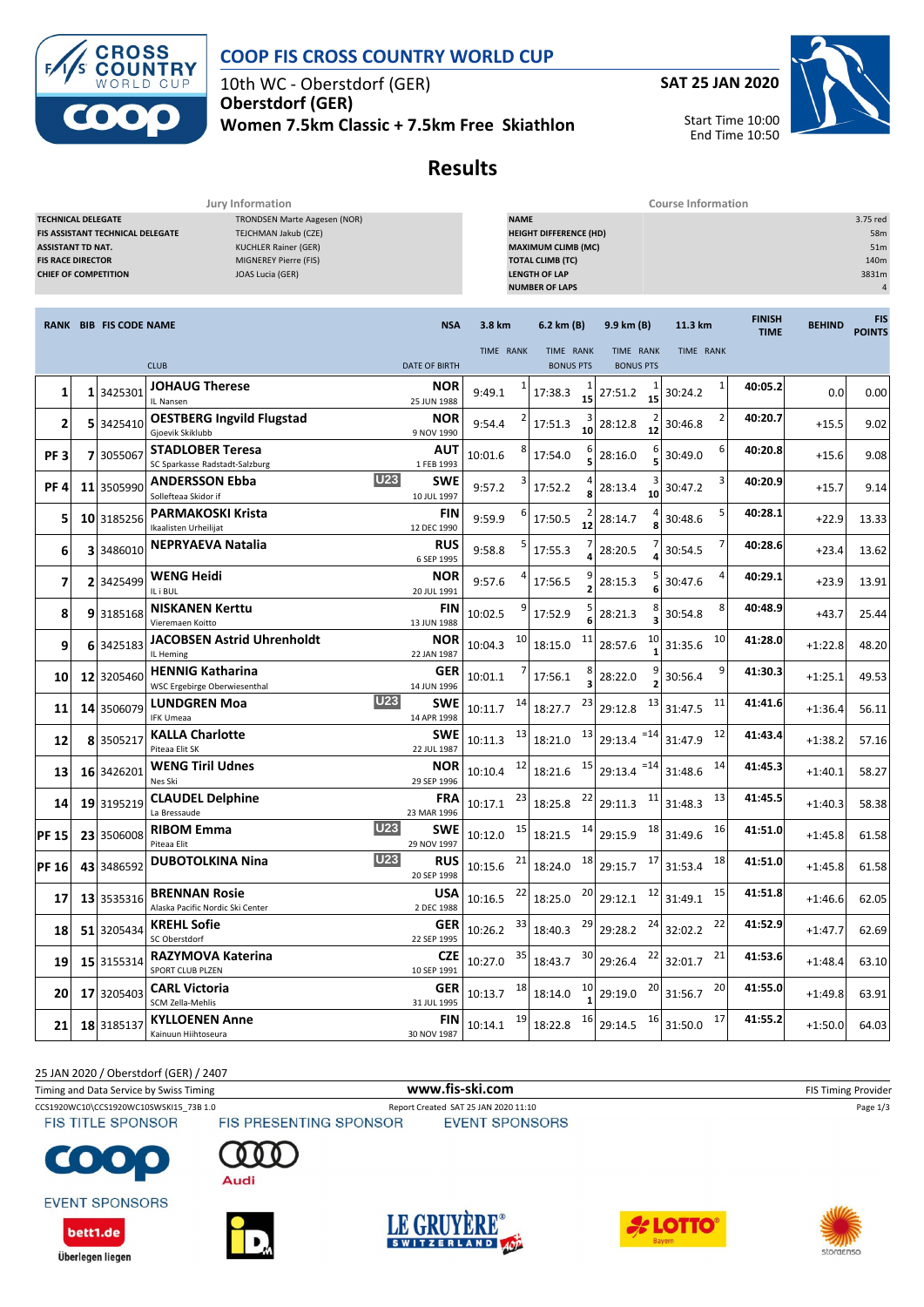

# **COOP FIS CROSS COUNTRY WORLD CUP**

10th WC - Oberstdorf (GER) **Oberstdorf (GER) Women 7.5km Classic + 7.5km Free Skiathlon**



# **Results**

|              | RANK BIB FIS CODE NAME |                                                           |            | <b>NSA</b>                | 3.8 km                   |        | 6.2 km (B)                                                                    | 9.9 km (B)                    | 11.3 km            | <b>FINISH</b><br><b>TIME</b> | <b>BEHIND</b> | <b>FIS</b><br><b>POINTS</b> |
|--------------|------------------------|-----------------------------------------------------------|------------|---------------------------|--------------------------|--------|-------------------------------------------------------------------------------|-------------------------------|--------------------|------------------------------|---------------|-----------------------------|
|              |                        | <b>CLUB</b>                                               |            | <b>DATE OF BIRTH</b>      | <b>TIME RANK</b>         |        | TIME RANK<br><b>BONUS PTS</b>                                                 | TIME RANK<br><b>BONUS PTS</b> | TIME RANK          |                              |               |                             |
| 22           | 4 3535410              | <b>DIGGINS Jessica</b><br><b>Stratton Mountain School</b> |            | <b>USA</b><br>26 AUG 1991 | 10:12.4                  | 17     | 24<br>18:31.5                                                                 | 25<br>29:29.0                 | 24<br>32:04.7      | 42:00.2                      | $+1:55.0$     | 66.94                       |
| 23           | 20 3485862             | ZHAMBALOVA Alisa                                          |            | <b>RUS</b><br>13 SEP 1994 | 10:18.5                  | 25     | 21<br>18:25.1                                                                 | 19<br>29:17.1                 | 19<br>31:53.8      | 42:04.9                      | $+1:59.7$     | 69.67                       |
| 24           | 22 1274580             | <b>ISHIDA Masako</b><br>JR Hokkaido Ski Team              |            | <b>JPN</b><br>5 NOV 1980  | 10:18.0                  | 24     | 26<br>18:37.7                                                                 | 23<br>29:27.3                 | 25<br>32:05.6      | 42:06.0                      | $+2:00.8$     | 70.31                       |
| 25           | 24 3515221             | <b>FAEHNDRICH Nadine</b><br>Horw                          |            | <b>SUI</b><br>16 OCT 1995 | 10:12.1                  | 16     | 12<br>18:20.4                                                                 | 27<br>29:30.7                 | 26<br>32:09.2      | 42:16.8                      | $+2:11.6$     | 76.60                       |
| 26           | 21 3486314             | <b>KIRPICHENKO Yana</b>                                   |            | <b>RUS</b><br>22 JAN 1996 | 10:07.8                  | 11     | 17<br>18:23.0                                                                 | 21<br>29:23.7                 | 23<br>32:03.5      | 42:17.8                      | $+2:12.6$     | 77.18                       |
| 27           | 38 3505828             | <b>DYVIK Anna</b><br>IFK Mora SK                          |            | <b>SWE</b><br>31 DEC 1994 | 10:24.8                  | 30     | 32<br>18:46.2                                                                 | 28<br>29:36.8                 | 27<br>32:15.1      | 42:28.1                      | $+2:22.9$     | 83.18                       |
| 28           | 30 3505956             | <b>ROENNLUND Elina</b><br>Ifk Umeaa                       |            | <b>SWE</b><br>14 OCT 1996 | 10:14.8                  | 20     | 25<br>18:36.6                                                                 | 30<br>29:39.8                 | 28<br>32:16.4      | 42:28.5                      | $+2:23.3$     | 83.41                       |
| 29           | 31 3205407             | <b>FINK Pia</b><br>SV Bremelau                            |            | <b>GER</b><br>10 JUL 1995 | 10:19.9                  | 27     | 28<br>18:39.2                                                                 | 29<br>29:37.5                 | 29<br>32:17.1      | 42:36.1                      | $+2:30.9$     | 87.83                       |
| 30           | 44 3425397             | <b>HARSEM Kathrine Rolsted</b><br>IL Varden Meraaker      |            | <b>NOR</b><br>7 FEB 1989  | 10:24.4                  | 29     | 27<br>18:38.1                                                                 | 31<br>29:50.4                 | 33<br>32:34.0      | 42:39.4                      | $+2:34.2$     | 89.76                       |
| 31           | 45 3105214             | <b>STEWART-JONES Katherine</b><br>Nakkertok               |            | CAN<br>5 MAY 1995         | 10:26.7                  | 34     | 34<br>18:47.5                                                                 | 32<br>29:51.7                 | 31<br>32:33.1      | 42:45.4                      | $+2:40.2$     | 93.25                       |
| 32           | 28 3195205             | <b>BENTZ Coralie</b><br><b>C.S ARGENTIERE</b>             |            | <b>FRA</b><br>21 MAY 1996 | 10:32.5                  |        | 39<br>18:57.8                                                                 | 33<br>29:52.4                 | 32<br>32:33.5      | 42:46.2                      | $+2:41.0$     | 93.71                       |
| 33           | 25 3185114             | <b>MONONEN Laura</b><br>Hameenlinnan Hiihtoseura          |            | FIN<br>5 OCT 1984         | 10:19.8                  | 26     | 19<br>18:24.1                                                                 | 26<br>29:29.8                 | 30<br>32:17.8      | 43:02.0                      | $+2:56.8$     | 102.91                      |
| 34           | 40 3535385             | <b>PATTERSON Caitlin</b><br>Craftsbury Nordic Ski Club    |            | <b>USA</b><br>30 JAN 1990 | $10:37.8$ <sup>=43</sup> |        | 42<br>19:06.0                                                                 | 35<br>30:10.7                 | 34<br>32:52.8      | 43:21.7                      | $+3:16.5$     | 114.38                      |
| 35           | 34 3295322             | <b>COMARELLA Anna</b><br>G.S. FIAMME ORO MOENA            | <b>U23</b> | <b>ITA</b><br>12 MAR 1997 | 10:21.3                  | 28     | 35<br>18:48.3                                                                 | 36<br>30:11.4                 | 35<br>32:53.1      | 43:23.0                      | $+3:17.8$     | 115.13                      |
| <b>PF36</b>  | 27 3486373             | SMIRNOVA Ekaterina                                        |            | <b>RUS</b><br>4 AUG 1996  | 10:34.0                  | 41     | $19:02.8$ <sup>=40</sup>                                                      | 37<br>30:12.2                 | 37<br>32:55.6      | 43:27.5                      | $+3:22.3$     | 117.75                      |
| <b>PF37</b>  | 42 3205491             | <b>FRAEBEL Antonia</b><br>WSV Asbach                      | <b>U23</b> | <b>GER</b><br>25 JAN 1997 | 10:25.6                  | $= 31$ | 33<br>18:46.5                                                                 | 38<br>30:13.4                 | 38<br>32:57.8      | 43:27.5                      | $+3:22.3$     | 117.75                      |
| 38           | 47 3185343             | <b>SAAPUNKI Susanna</b><br>Vuokatti Ski Team Kainuu       |            | <b>FIN</b><br>14 OCT 1992 | 10:32.4                  | 39     | $=40$<br>19:02.8                                                              | 34<br>30:10.1                 | 36<br>32:54.2      | 43:31.1                      | $+3:25.9$     | 119.85                      |
| <b>PF39</b>  | 37 3185633             | <b>NISSINEN Vilma</b><br>Vuokatti Ski Team Kainuu         | <b>U23</b> | <b>FIN</b><br>19 NOV 1997 | 10:27.8                  | 37     | 38<br>18:55.4                                                                 | 40<br>30:16.8                 | 39<br>32:59.7      | 43:36.3                      | $+3:31.1$     | 122.88                      |
| <b>PF 40</b> | 55 3426200             | WENG Lotta Udnes<br>Nes Ski                               |            | <b>NOR</b><br>29 SEP 1996 | 10:27.2                  | 36     | 31<br>18:45.4                                                                 | 39<br>30:15.8                 | 40<br>33:00.2      | 43:36.3                      | $+3:31.1$     | 122.88                      |
| 41           | 39 3675066             | TYULENEVA Valeriya                                        | <b>U23</b> | KAZ<br>27 SEP 1997        | 11:03.7                  | 52     | 47<br>19:50.7                                                                 | 43<br>30:59.8                 | 43<br>33:40.9      | 43:54.6                      | $+3:49.4$     | 133.53                      |
| 42           |                        | 53 3125082 CHI Chunxue                                    | <b>U23</b> | CHN<br>4 JAN 1998         | 10:28.8                  |        | $\begin{array}{ c c c c c } \hline 38 & 18.52.2 & \hline \end{array}$ 30:25.8 |                               | $41$ 33:10.4<br>41 | 43:56.5                      |               | $+3:51.3$ 134.63            |
| 43           | 33 3435197             | <b>MARCISZ Izabela</b><br>SS Przadki Ski                  | <b>U23</b> | <b>POL</b><br>18 MAY 2000 | 10:38.8                  | 45     | 45<br>19:34.7                                                                 | 44<br>31:01.1                 | 44<br>33:44.8      | 44:03.0                      | $+3:57.8$     | 138.42                      |
| 44           | 41 3555052             | <b>EIDUKA Patricija</b><br>Aizkraukle                     | <b>U23</b> | LAT<br>1 FEB 2000         | 10:42.1                  | 47     | 43<br>19:30.5                                                                 | 45<br>31:01.9                 | 45<br>33:45.2      | 44:03.1                      | $+3:57.9$     | 138.47                      |
| 45           | 29 3155249             | <b>NOVAKOVA Petra</b><br>Lk Slovan Karlovy Vary / CS MV   |            | <b>CZE</b><br>17 AUG 1993 | 10:47.7                  | 48     | 51<br>20:05.1                                                                 | 47<br>31:07.0                 | 47<br>33:47.6      | 44:05.7                      | $+4:00.5$     | 139.99                      |

25 JAN 2020 / Oberstdorf (GER) / 2407

Timing and Data Service by Swiss Timing **WWW.fis-Ski.com www.fis-ski.com** FIS Timing Provider

CCS1920WC10\CCS1920WC10SWSKI15\_73B 1.0 Report Created SAT 25 JAN 2020 11:10 Page 2/3<br>FIS TITLE SPONSOR FIS PRESENTING SPONSOR EVENT SPONSORS

**EVENT SPONSORS** 

bett1.de

Überlegen liegen

 $\bullet$ 

Audi